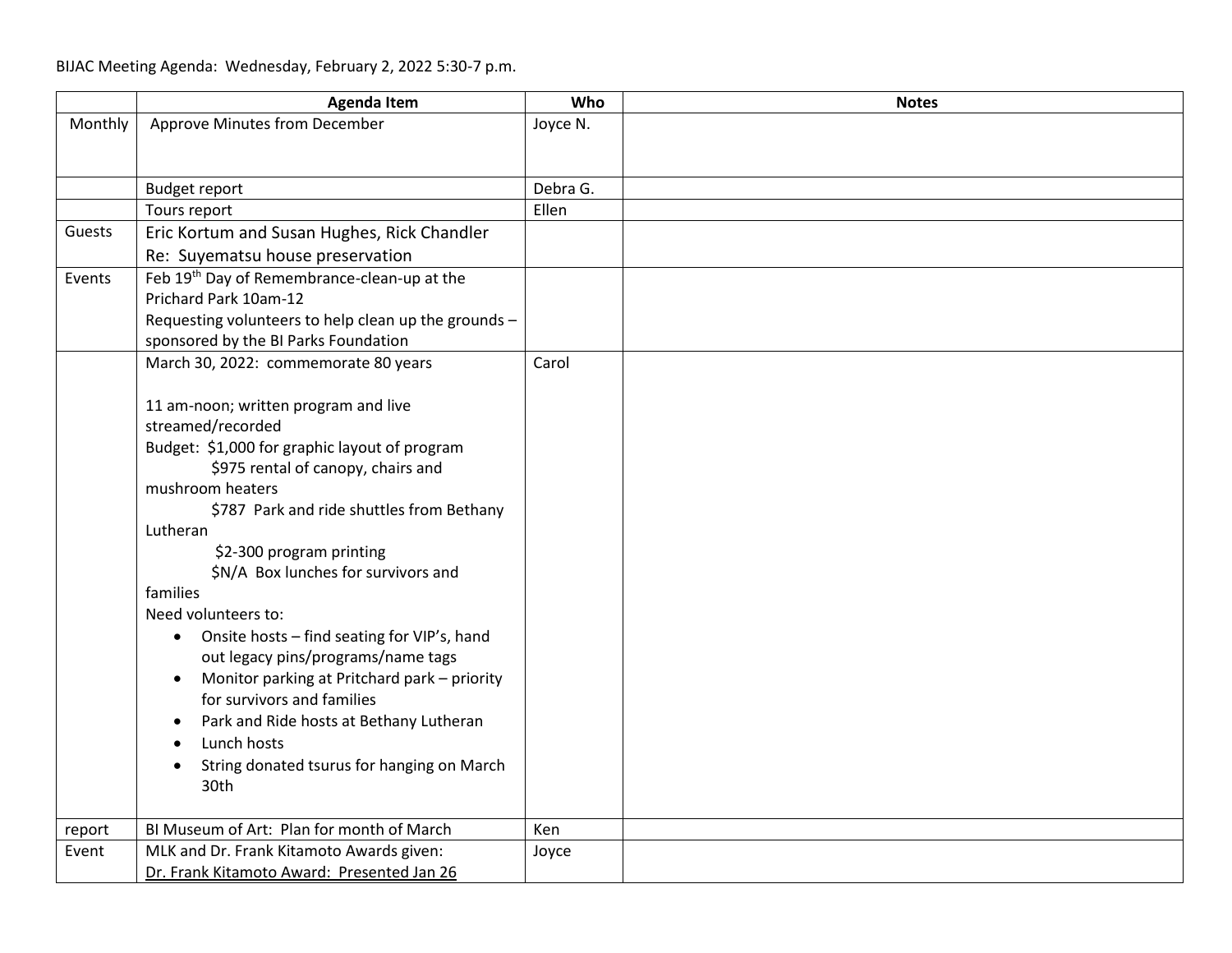|          | Gigi Henderickson \$500                               |         |  |
|----------|-------------------------------------------------------|---------|--|
|          | Skyla Tomine Honorable Mention                        |         |  |
|          | Madelyne Brown                                        |         |  |
|          | MLK Winners: we donated \$100                         |         |  |
|          | Chloe Lightle - winner                                |         |  |
|          | Sarah Dunham $-2nd$ place                             |         |  |
|          | Graysen Bass $-2^{nd}$ place                          |         |  |
|          | Juliet McKay - honorable mention                      |         |  |
|          | Sai Prkash - honorable mention                        |         |  |
|          |                                                       |         |  |
|          | Invite BIJAC, Sharon Kitamoto (Frank's wife), Frances |         |  |
|          | (Kitamoto) Ikegami, Lilly (Kitamoto) Kodama, Eileen   |         |  |
|          | Okada to Multicultural Advisory Council (MAC)         |         |  |
|          | meeting to honor winners.                             |         |  |
| Reports  | Lava Ridge - Wind turbine proposal near Minidoka      | Karen   |  |
|          | <b>BI Historical Museum</b>                           | Katy    |  |
|          |                                                       |         |  |
|          | <b>NPS</b>                                            | Charles |  |
|          |                                                       | Beall   |  |
| Requests | Friends of Minidoka are raising funds - \$30,000 to   | Karen   |  |
|          | help with the Lava Ridge effort                       |         |  |
| Fun      | Keven: James, almost 3, Maggie Rose, Nov 2021         |         |  |
|          |                                                       |         |  |